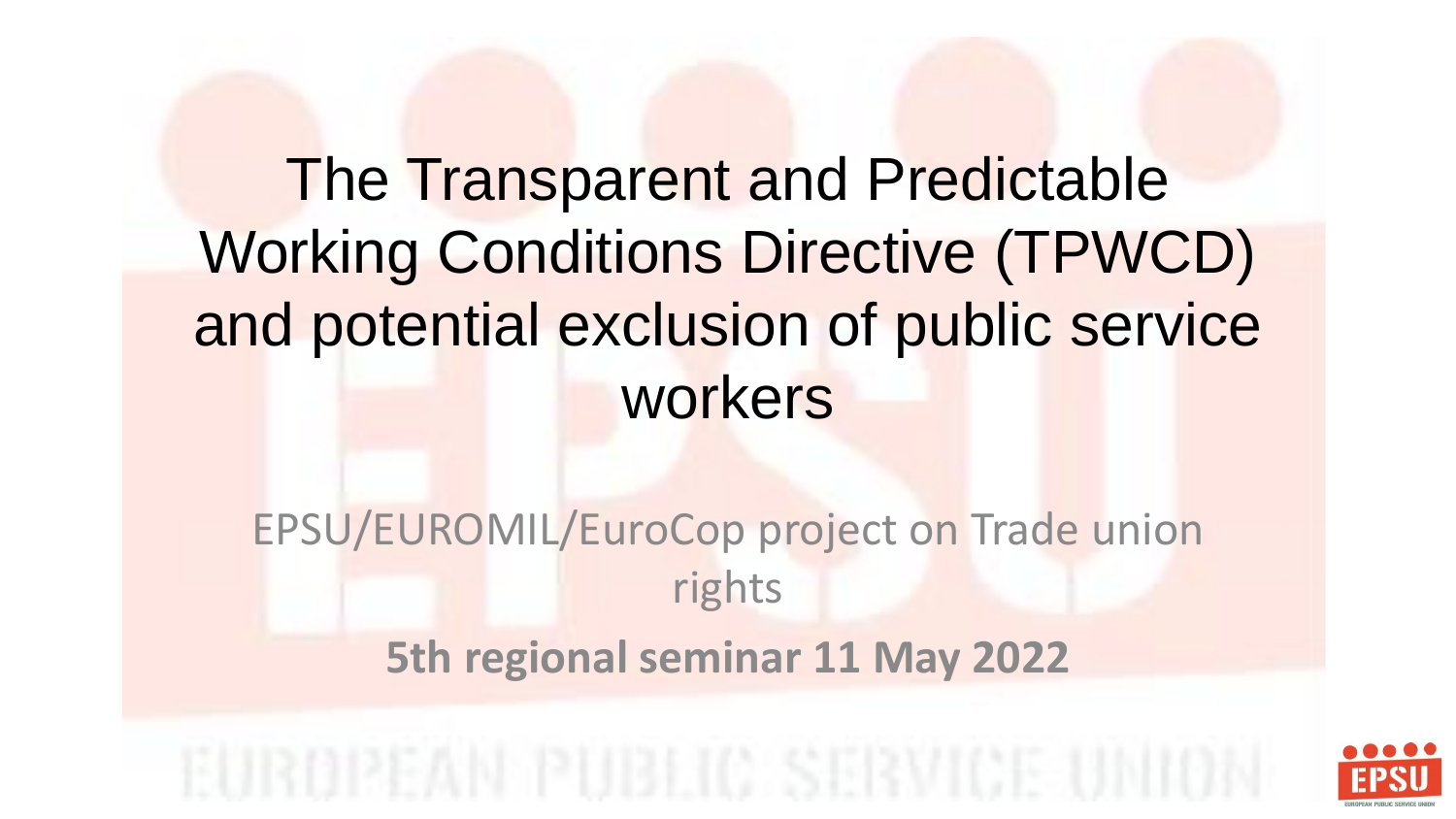# **The directive**

- The **TPWCD** was adopted in Dec 2019, deadline for transposition at national level is **1 August 2022**
- Rationale: Some workers get no or incomplete or out-of-date information on their working conditions (2-3 million); weak enforcement; more precarious and unpredictable jobs (part-time, temporary, on demand and platform work)
- It updates the Written Statement Directive providing new rights to information in a shorter time i.e. 7 days (2-3 million workers)
- It adds new rights– chapter III (200 million workers)
- Last minute amendment introduced possible exemption for millions of public sector workers from Chapter III
- Exemption opposed by EPSU, Euromil and EuroCop, to no avail

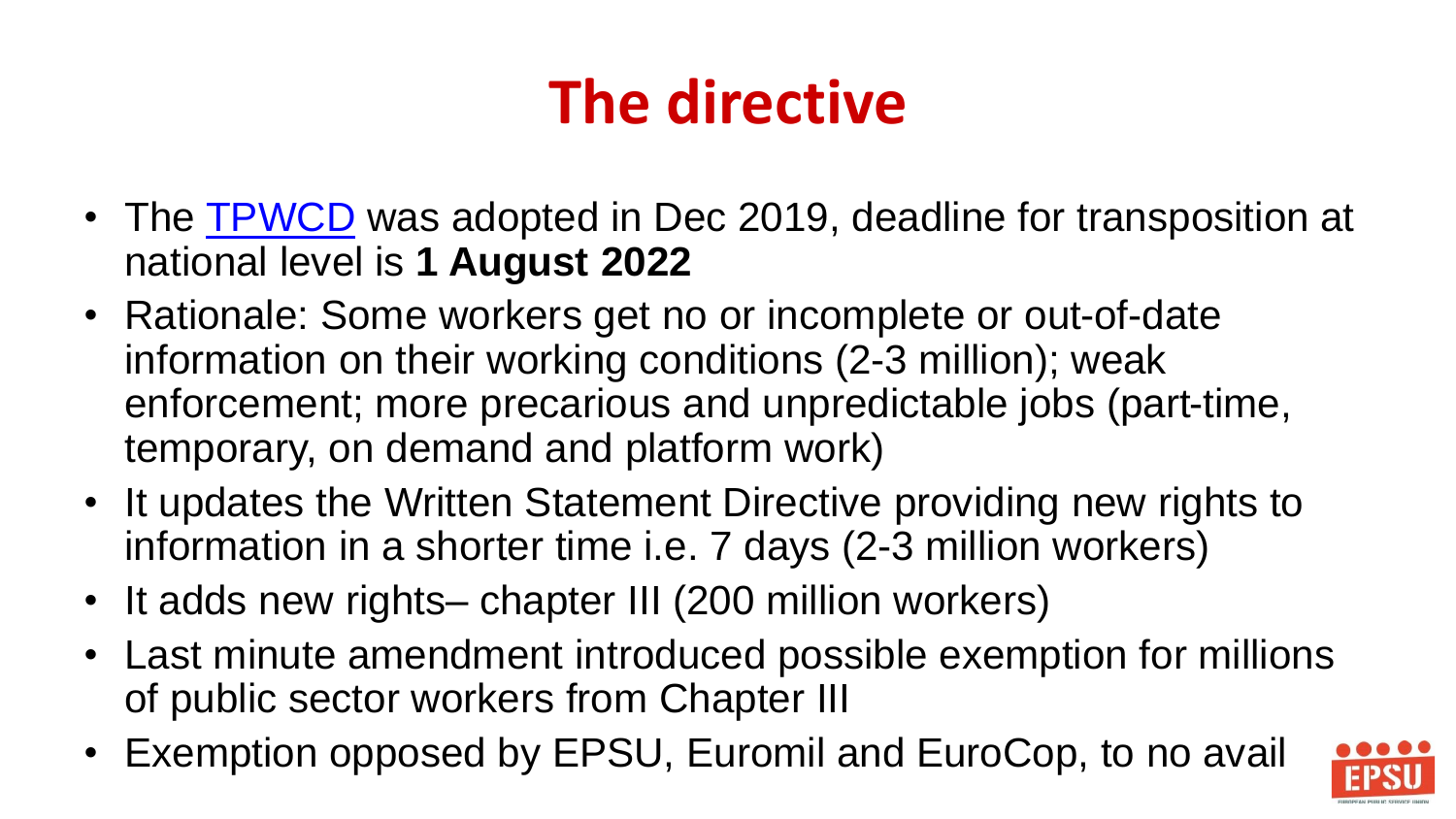### **Chapter III- new minimum requirements**

- 8. Maximum duration of probationary period -6 months
- 9. Parallel employment
- 10. Minimum predictability of work to know in advance working time slots
- 11. Complementary measures for on-demand contracts
- 12. Transition to another "more stable" employment
- 13. Cost-free mandatory training to count as working time and if possible during working hours
- 14. Collective agreements to differ from articles 8-13

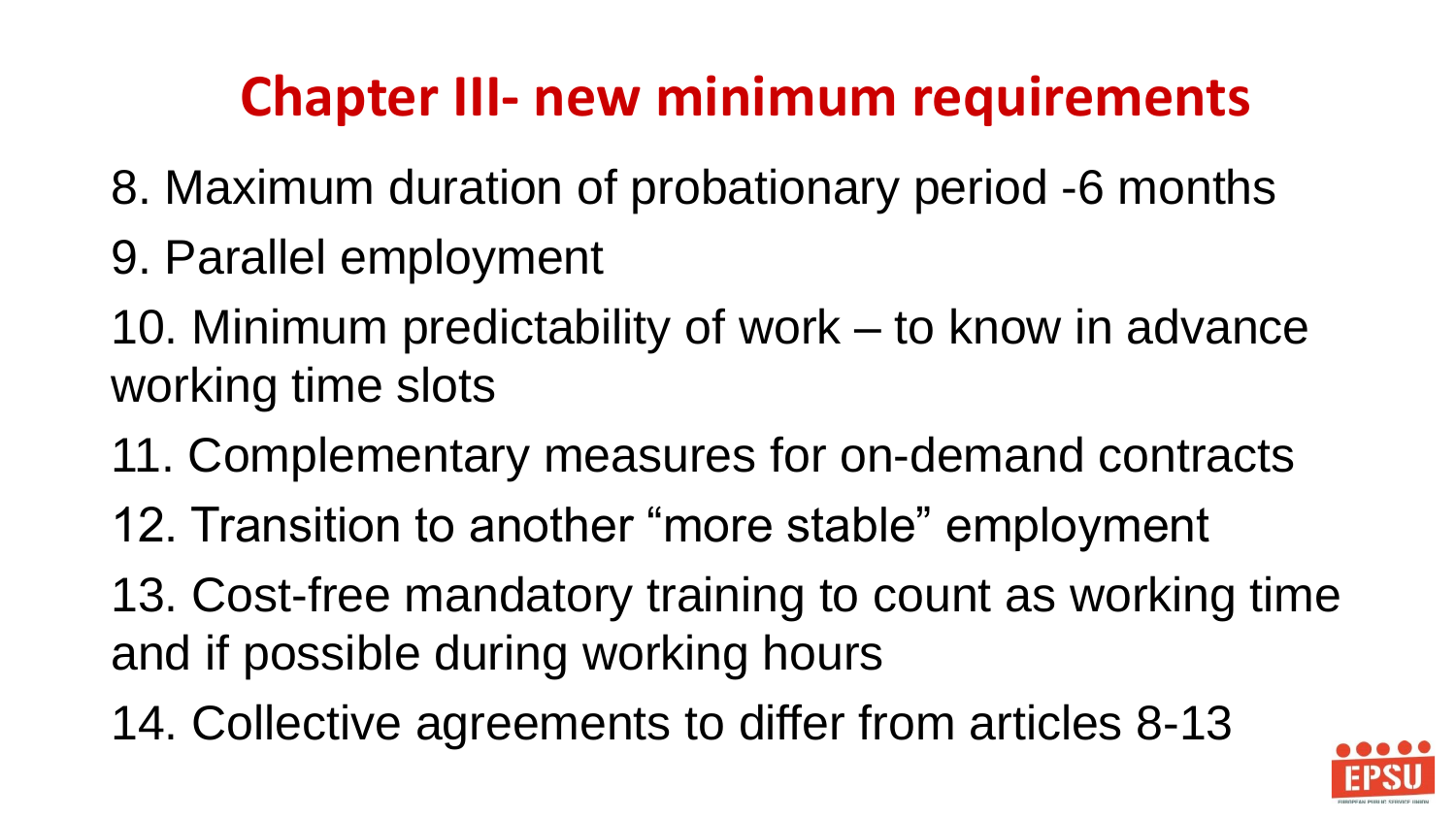### **Potential to exclude from Chapter III**

Unprecedented scope for possible exemptions

- Article 1.6. MS may provide, on objective grounds, that the provisions laid down in Chapter III are not to apply to *civil servants,* public emergency services, the armed forces, police authorities, judges, prosecutors, investigators or other law enforcement services.
- Recital (9): It should be possible for Member States to provide, where justified on objective grounds, for **certain provisions** of this Directive not to apply to *certain categories of civil servants*, […] , given the **specific nature** of the **duties** that they are called on to perform or of their **employment conditions.**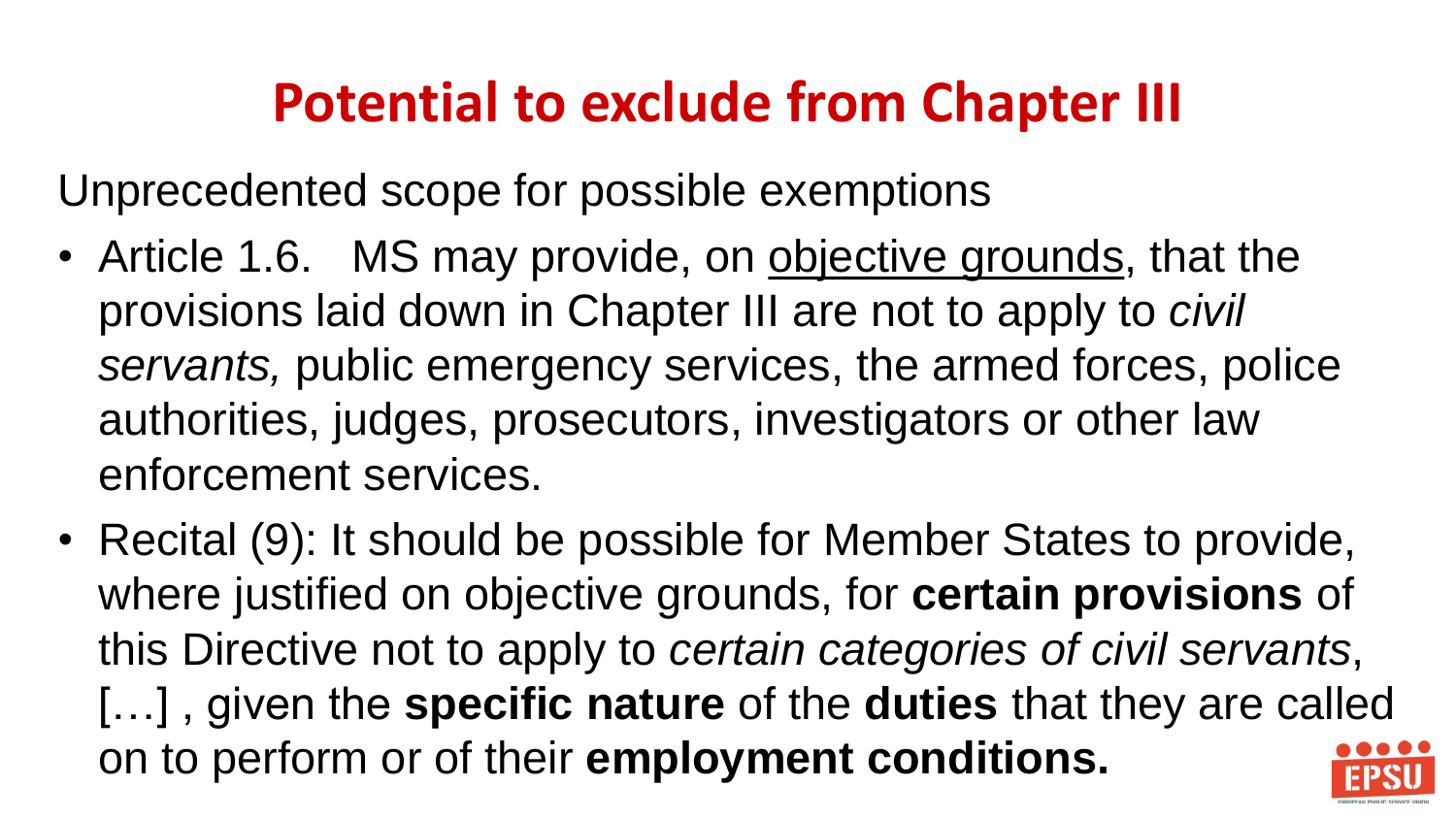#### **Limits on exemptions and guidance on objective grounds**

- $\checkmark$  Recital (9):
- **certain provisions** of this Directive not all
- **certain categories** of civil servants, […] ,
- **specific nature** of the **duties** that they are called on to perform or of their **employment conditions**
- ✓ Art. 9(2) on parallel employment: "[…] *on the basis of objective grounds, such as health and safety, the protection of business confidentiality, the integrity of the public service or the avoidance of conflicts of interest*
- ✓ *EU case law: exemptions; indirect discrimination must be*
- ✓ *appropriate* **to reach a** *legitimate objective* **and must** *not go beyond*  **what is necessary to attain that objective."**
- ✓ *limited to what is strictly necessary in order to safeguard the interests which those derogations enable to be protected (case on working time)*

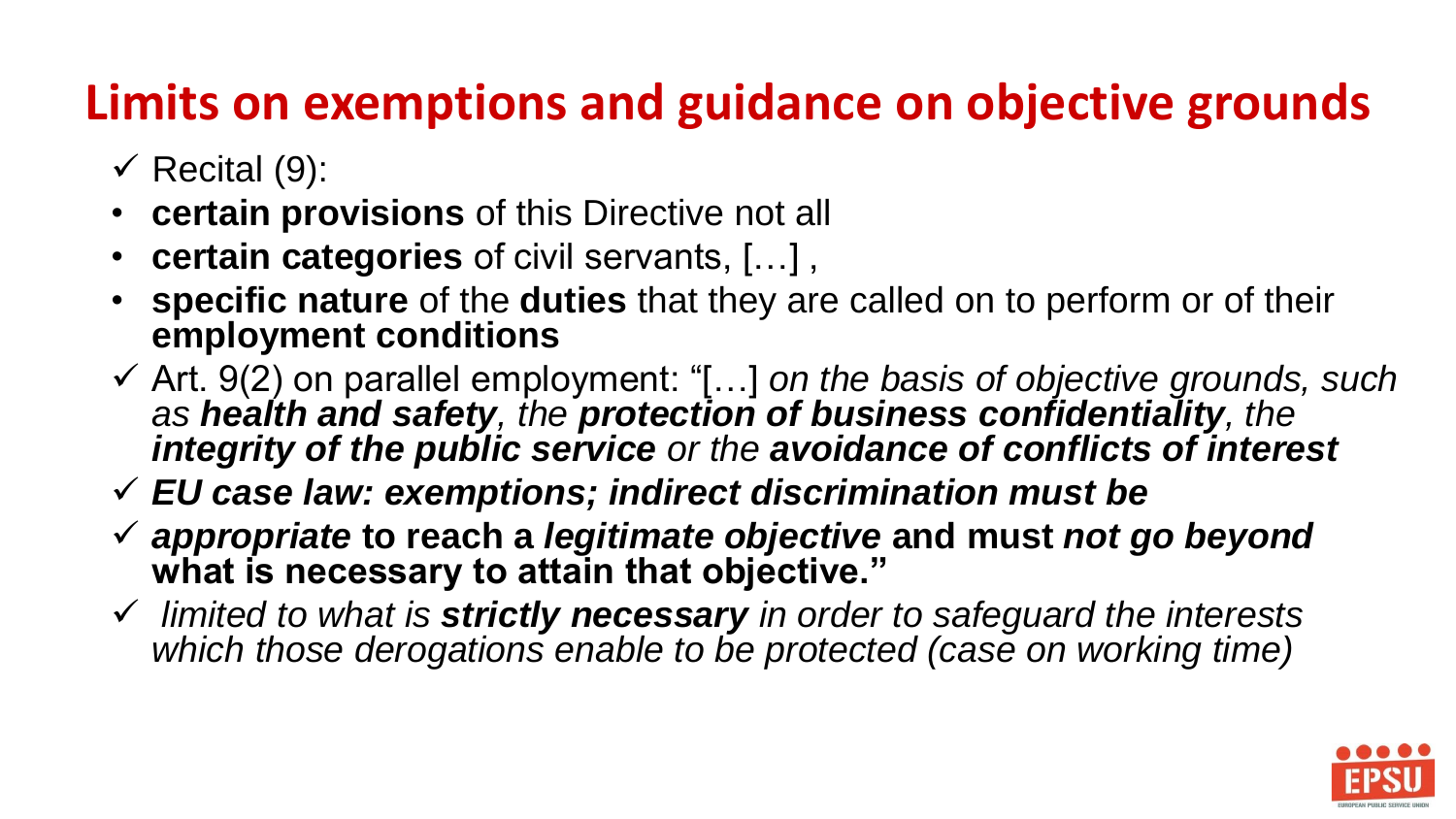### **Exclusions must also take account of**

- EU charter of Fundamental Rights Articles 31 health, safety, dignity- and 52 -limitations on the rights and freedoms must respect the essence of those rights
- European Pillar of Social Rights, Principles No5 secure and adaptable employment, fair and equal treatment and No7 – protection in case of dismissals
- **EC expert Group report: these principles must be kept in mind when assessing any exceptions from the Directive**

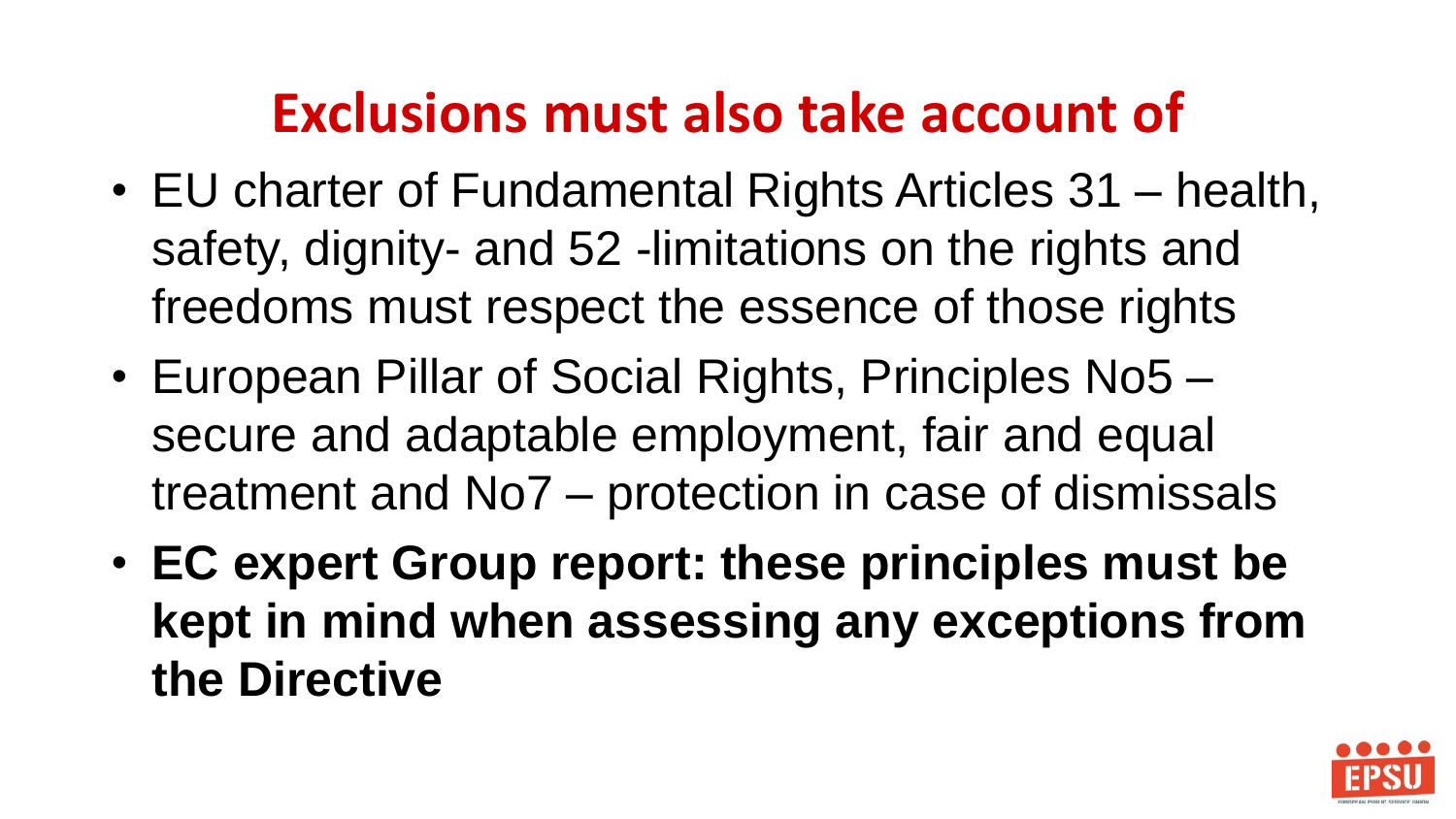## **Objective grounds - Recap**

- *unequal treatment must be justified by*
	- **the presence of** *precise* **and** *specific* **factors, characterising the employment condition to which it relates**
	- **in the** *specific context* **in which it occurs and**
	- **on the basis of** *objective* **and** *transparent* **criteria,**
	- **in order to ensure that unequal treatment responds to a**  *genuine need*
	- **is** *appropriate* **to attain the objective pursued and**
	- **is** *necessary* **for that purpose**
	- **Is in line with fundamental workers' rights and EU caselaw**